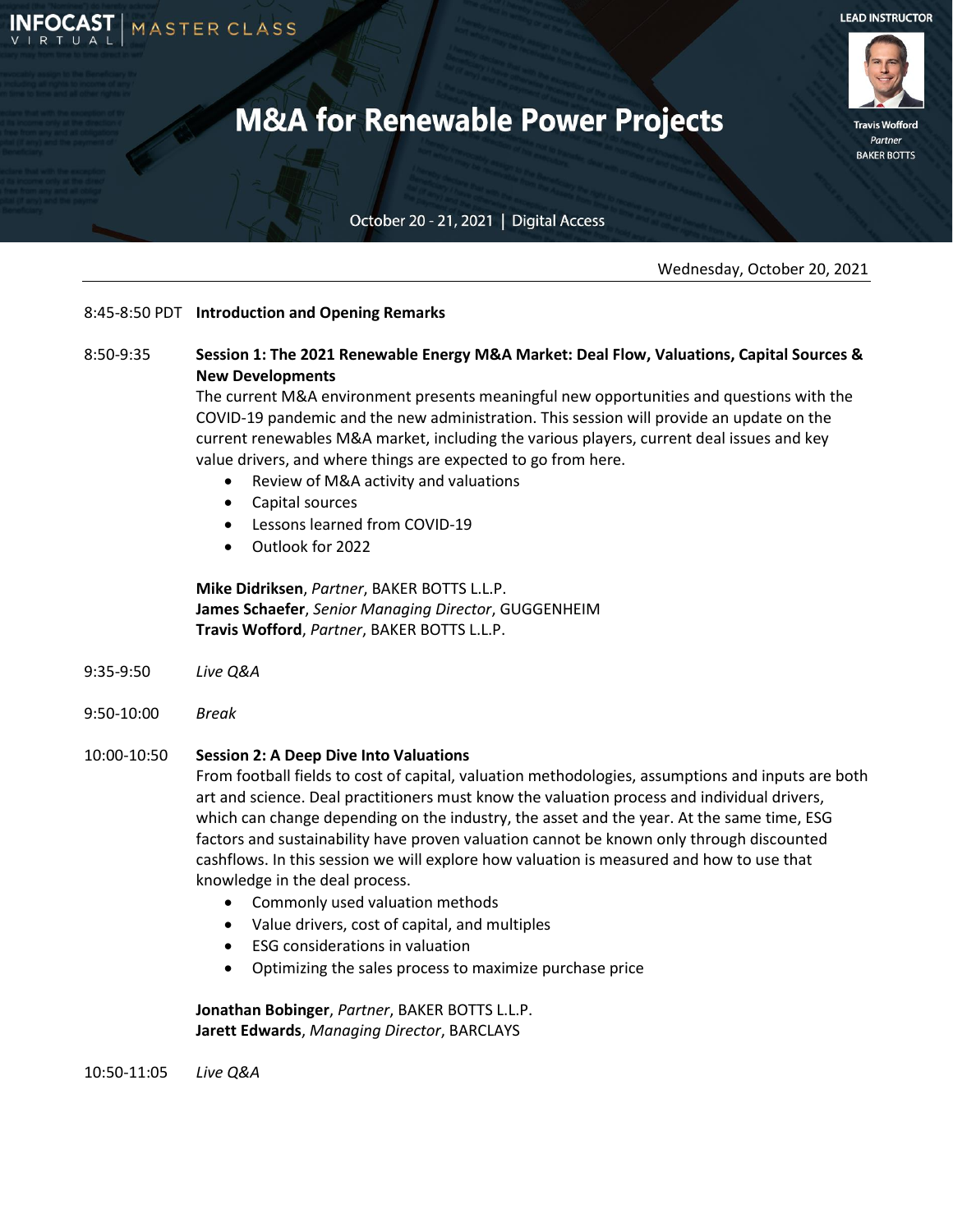#### 11:05-11:15 *Break*

#### 11:15-12:10 **Session 3: Anatomy of a Deal: Optimizing Value with Deal Structures**

Significant value is allocated when choosing deal structure, and key factors may change at different stages of the project lifecycle. While the definitive document lays out the bare bones of the agreement, a deep understanding of key provisions and counter-party expectations are necessary in order to position a deal for success.

- Key factors to choose the optimal deal structure
- Structural considerations at different stages of development
- Tax considerations at the federal, state and local level
- The acquisition agreement
- Setting expectations between signing and closing
- Post-closing integration, transition services and ongoing obligations

**Michael P. Bresson***, Partner,* BAKER BOTTS L.L.P. **Martin Doublesin**, *Assistant General Counsel*, CENTAURUS – AGC **Natasha Khan**, *Partner*, BAKER BOTTS L.L.P.

- 12:10-12:50 *Lunch*
- 12:50-1:30 **Session 4: Preparing for Success: Engagement Letters, NDAs, LOIs And Term Sheets Done Right** While early-stage agreements are often overlooked, they have meaningful impacts on negotiations and value allocation. From the financial advisor's fee tail, the NDA that creates a commercial advantage, and the deal process tools to create competitive pressure among bidders, the framework created by early-stage agreements can unlock (or trap) real value for both sellers and buyers.
	- Engagement Letters for financial and legal advisors
	- Nondisclosure Agreements
	- Letters of Intent
	- Term Sheets

**Martin Doublesin**, *Assistant General Counsel*, CENTAURUS – AGC **Natasha Khan**, *Partner*, BAKER BOTTS L.L.P.

- 1:30-1:45 *Session 3 and 4 Live Q&A/Day 1 Wrap Up*
- 1:45-2:45 *Virtual Networking*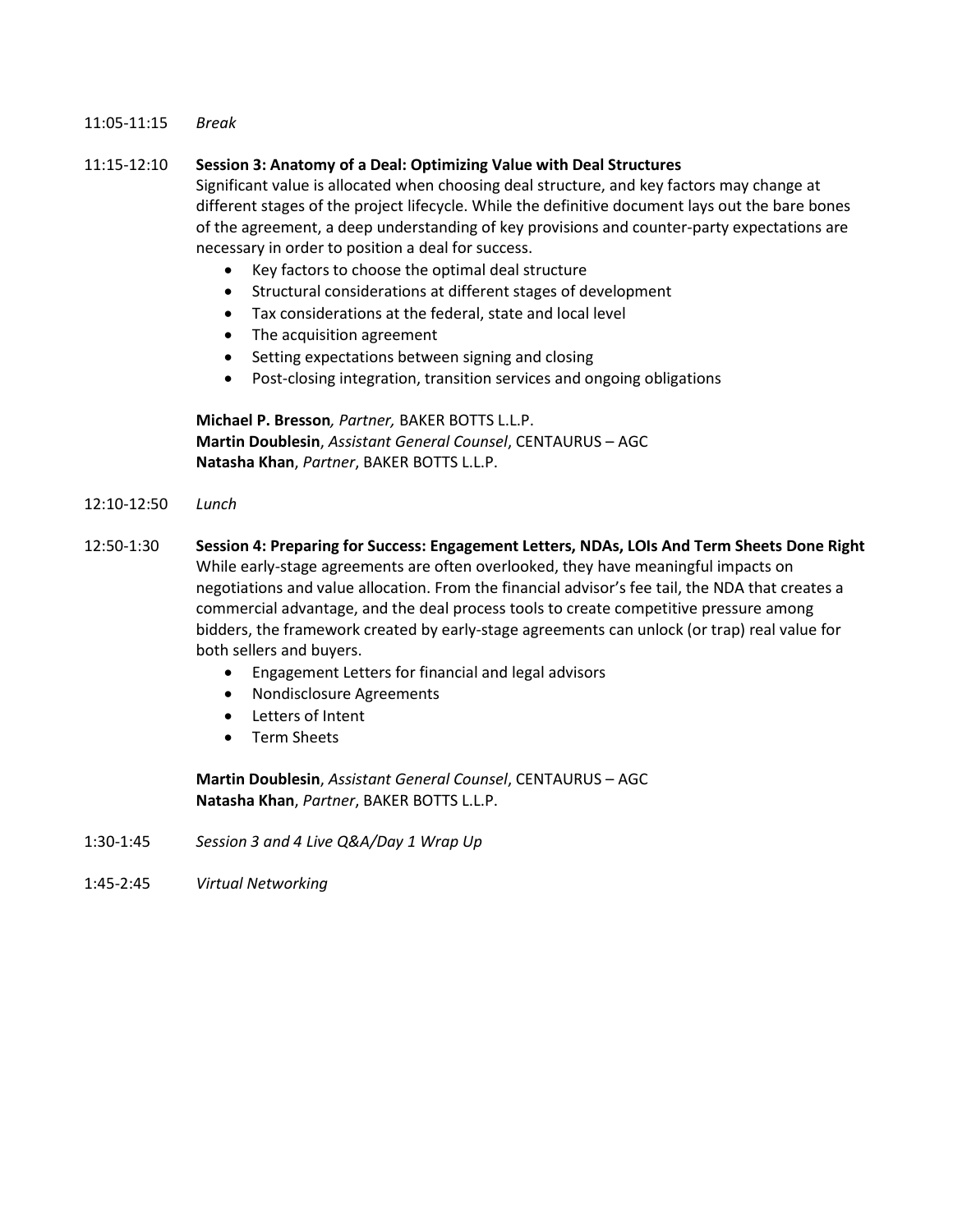#### 8:45-9:35 **Session 5: What You Need to Know About Private Equity in Renewable Project M&A**

Private equity investment in renewable projects and portfolios has accelerated in recent years. Private equity deals are often complex, are subject to unique considerations that can be easy to miss and can require unique tools and approaches. This session will address the latest techniques for:

- Purchase price adjustments, earnouts and dispute resolution
- Indemnification and reps & warranties insurance
- Project Company acquisitions
- Financing Considerations
- Development Pipeline
- Investor rights in the project
- Sell-down

**Jonathan Bobinger**, *Partner*, BAKER BOTTS L.L.P. **Jeff Kayes**, *Partner*, BAKER BOTTS L.L.P.

- 9:35-9:50 *Live Q&A*
- 9:50-10:00 *Break*
- 10:00-10:50 **Session 6: Roundtable Discussion: Renewable M&A Participant Perspectives and Lessons Learned**

This session explores the real-world experiences of parties active in today's renewable energy M&A market. A growing number of projects are rolling off tax credits as developers look for long-term owners once tax equity exits. Many long-term holders are looking to take on these assets, but what makes a project worth the price and what sale structures are most attractive? Panelists will discuss:

- Valuation and purchase price adjustment
- Are trends in the market changing due to the recent economic crisis?
- Drivers behind acquisition strategies
- A mock negotiation between the panelists, including a breakdown of the common sticking points and fixes
- Are U.S. renewables still attractive to outside investors?
- What are the expectations for the market moving forward?

**Pete del Vecchio,** *Of Counsel*, BAKER BOTTS L.L.P. **Mike Didriksen**, *Partner*, BAKER BOTTS L.L.P. **Natalie Jackson**, *Head of Capital Markets*, CLEARWAY ENERGY GROUP **Gary Kubik**, *Director – Corporate Development*, SOUTHERN COMPANY

- 10:50-11:05 *Live Q&A*
- 11:05-11:15 *Break*
- 11:15-12:10 **Session 7: Nothing's Ever Free: Financing and the Acquisition**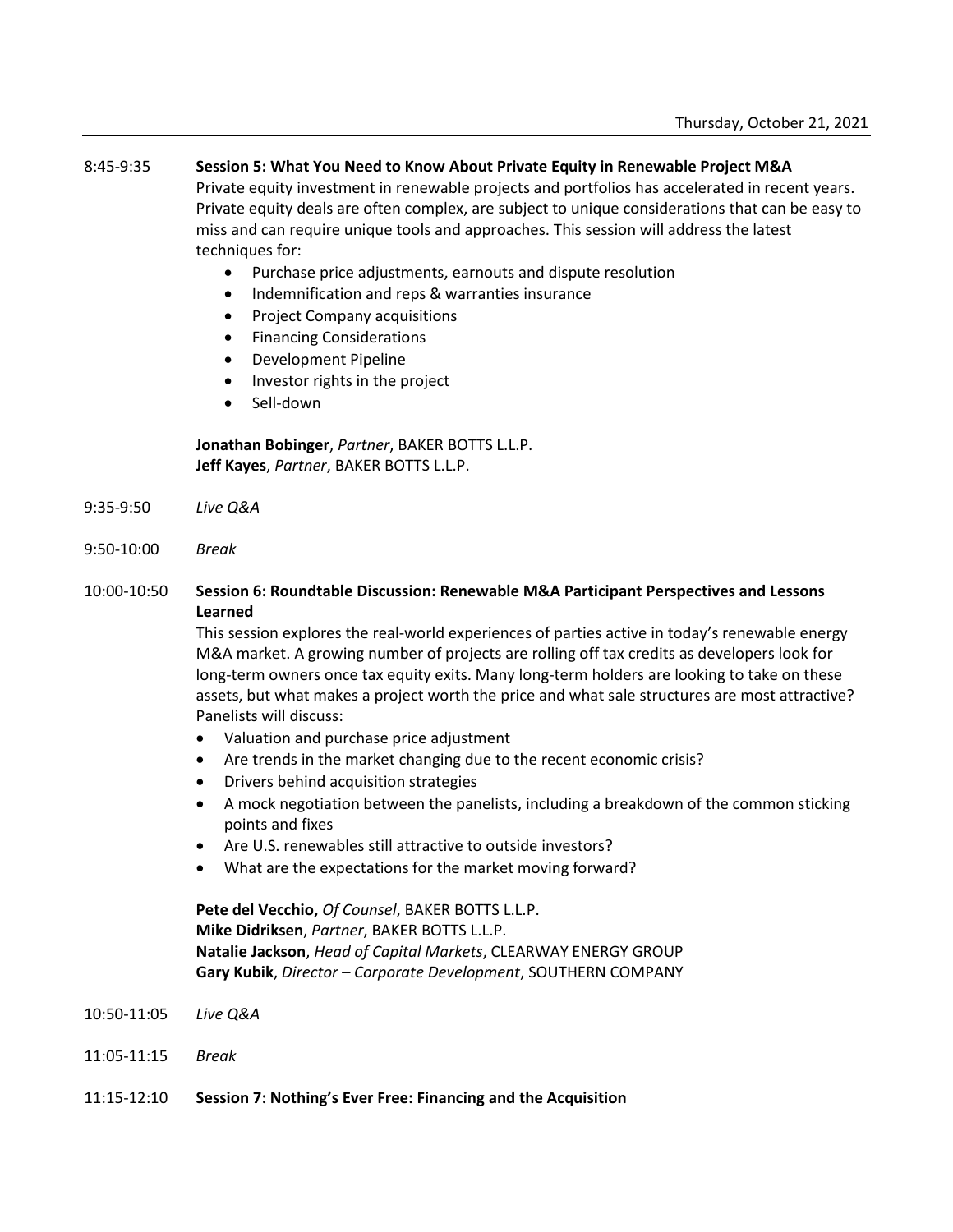Financing structures in renewable projects are as varied as energy sources. Different financing sources and structures bring a variety of challenges and opportunities for the project and the M&A deal. Parties must be attuned to the particular considerations raised by each type, and impacts they may have on the success of the project and the M&A transaction.

- Construction debt
- Back-levered debt
- Tax equity
- Development Loans
- Project-focused versus portfolio-wide financing
- Financing options among utility, commercial/industrial and residential projects
- Intercreditor issues among lenders and tax equity investors

**Adam Griffin**, *Partner*, BAKER BOTTS L.L.P. **Jeff Kayes**, *Partner*, BAKER BOTTS L.L.P.

- 12:10-12:25 *Live Q&A*
- 12:25-1:00 *Lunch*

#### 1:00-1:50 pm **Session 8: Know What You're Buying: Due Diligence Consideration**

Whether the renewable project involves wind, solar, storage, tidal, hydroelectric, biomass, biofuels or otherwise, there are meaningful inputs that can affect viability, performance and eventually return on investment. Buyers should focus their diligence to ensure they get the benefit of their bargain and sellers should know those points to ensure they can address concerns before the question arises. Due diligence for the acquisition of a renewable power project will focus on the following key areas:

- Focal points at different stages of the renewable project lifecycle
- Key provisions in contractual agreements, including investment/joint venture agreements, PPAs, EPC contracts, O&M agreements, feedstock agreements (if applicable), and interconnection arrangements
- Financing and bankability
- Counterparty risk and credit support
- Eligibility for tax incentives and other government subsidies
- Property and planning considerations, including real estate, regulatory and environmental concerns

**Emil Barth**, *Partner*, BAKER BOTTS L.L.P. **Kyle Hayes**, *Special Counsel*, BAKER BOTTS L.L.P.

- 1:50-2:05 pm *Live Q&A*
- 2:05-2:20 *Break*
- 2:20-2:45 **Session 9: Office Hours: Putting the Puzzle Pieces Together - Interactive Live Zoom Session** This Interactive Live Zoom Session at the class conclusion allows you to get your most pressing questions answered, and to interact with Master Class Instructors in real time. Put all of the